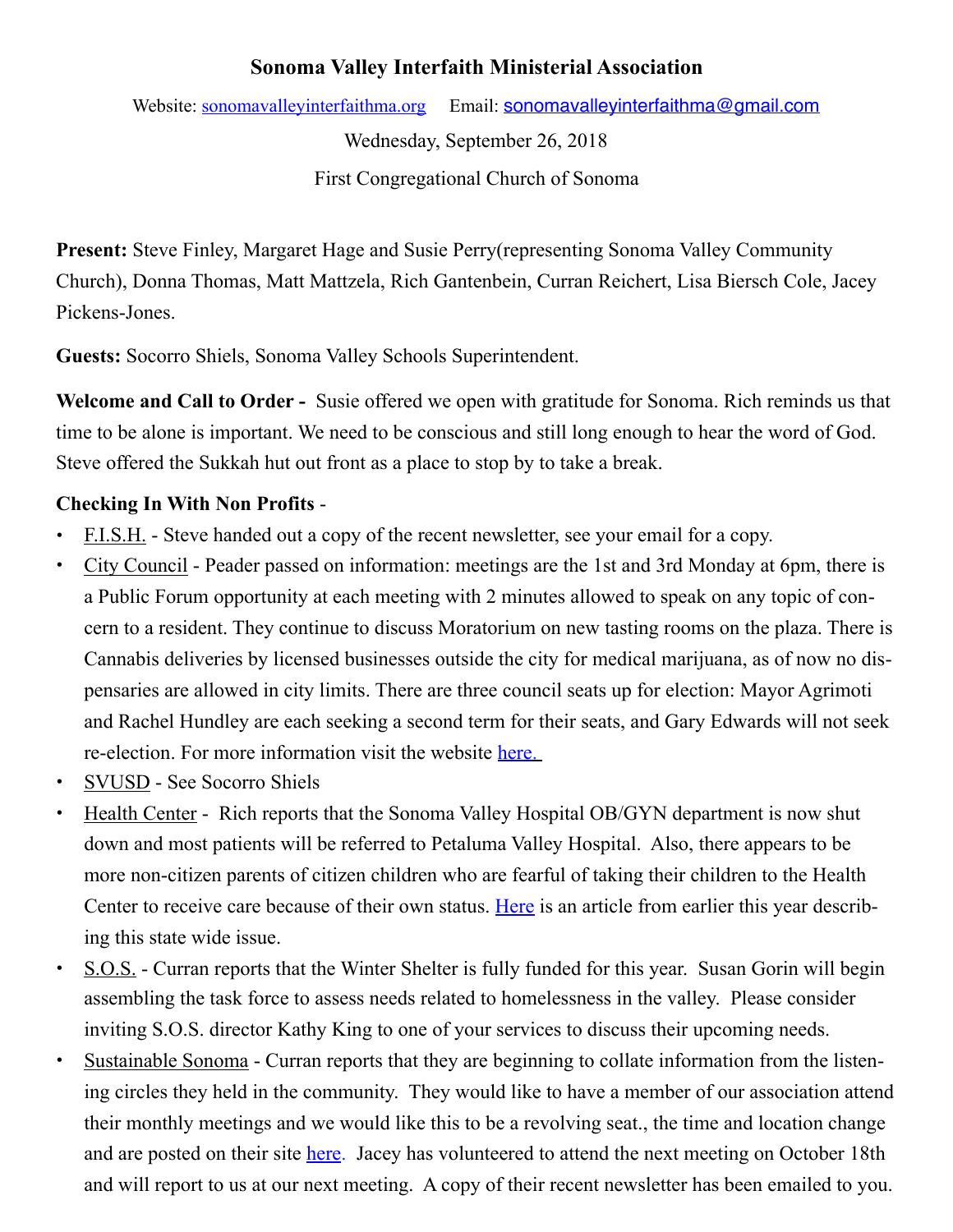**Thanksgiving -** We will be holding the Interfaith Thanksgiving service from 10:00am -11:00am Thanksgiving morning at the Hanna Boys Center, exact location to come. Thank you Nick for arranging this. Jacey will be offering the main sermon. We need additional volunteers to be part of Jacey's team, including music and song selection. Please contact Jacey to help out at 724-840-3589.

### **Guest Speaker - Socorro Shiels, School District Superintendent**

- Opening statement: "Thank you for inviting me as I believe that we share common values with faith communities when it comes to our students and children." She's spending this year immersing herself in the valley and the schools to assess needs. It is important that schools and community continue to have the conversation about what the best community looks like and how we all can contribute.
- Our graduation rate in the valley is high compared to the county as a whole. In Sonoma we have a large percentage of students who get to go to preschool which helps in the long run.
- A large majority of our students are Latino and most of that group are English Language Learners. We will be focusing on the instructional needs in Pre-K to grade 3 to improving reading skills.
- Free and reduced lunch and breakfast are offered to all low income students.
- Socorro comments the she sees a lack of voice for the Sonoma Valley in relation to the county. The Springs seems to be the most under-resourced area in the entire county.
- We need to look at fund distribution to schools, equity in philosophy differs from equity in practice. Should we distribute funds differently, for example, Dunbar raises different funds than Prestwood. Not all schools can raise equal amounts from their families.
- Last year a group of Seniors at the high school were asked to participate in some research, they voiced the clear divide between Latino groups and others at the high school. They are friendly but there is a definite grouping on both sides in sports, clubs and classes. The community we want to see and do see will be reflected in the community we see within our schools. When the community is separated the schools will be separated.
- The district and the schools can only move forward as strongly as the community will push it. We need to broaden the conversations with the community and the school board as well as our students. One of Socorro's goals is to create a student voice as well as to break the myths that Latino's don't care as much about education or that the increased enrollment in Latino students means the curriculum is "dumbed down".
- Rich asked what her strategic plan looked like, Socorro says they will be sorting out the visions of what the listening circles will look like, and the first step will be putting together a long term strategy for community conversations.
- Curran feels there is inadequate trauma support for children in schools, with concerns over limited counselors available. The county Mental Health Department is currently going through restructuring so Socorro met with Brian at the Hanna Institute regarding how to support students/families and